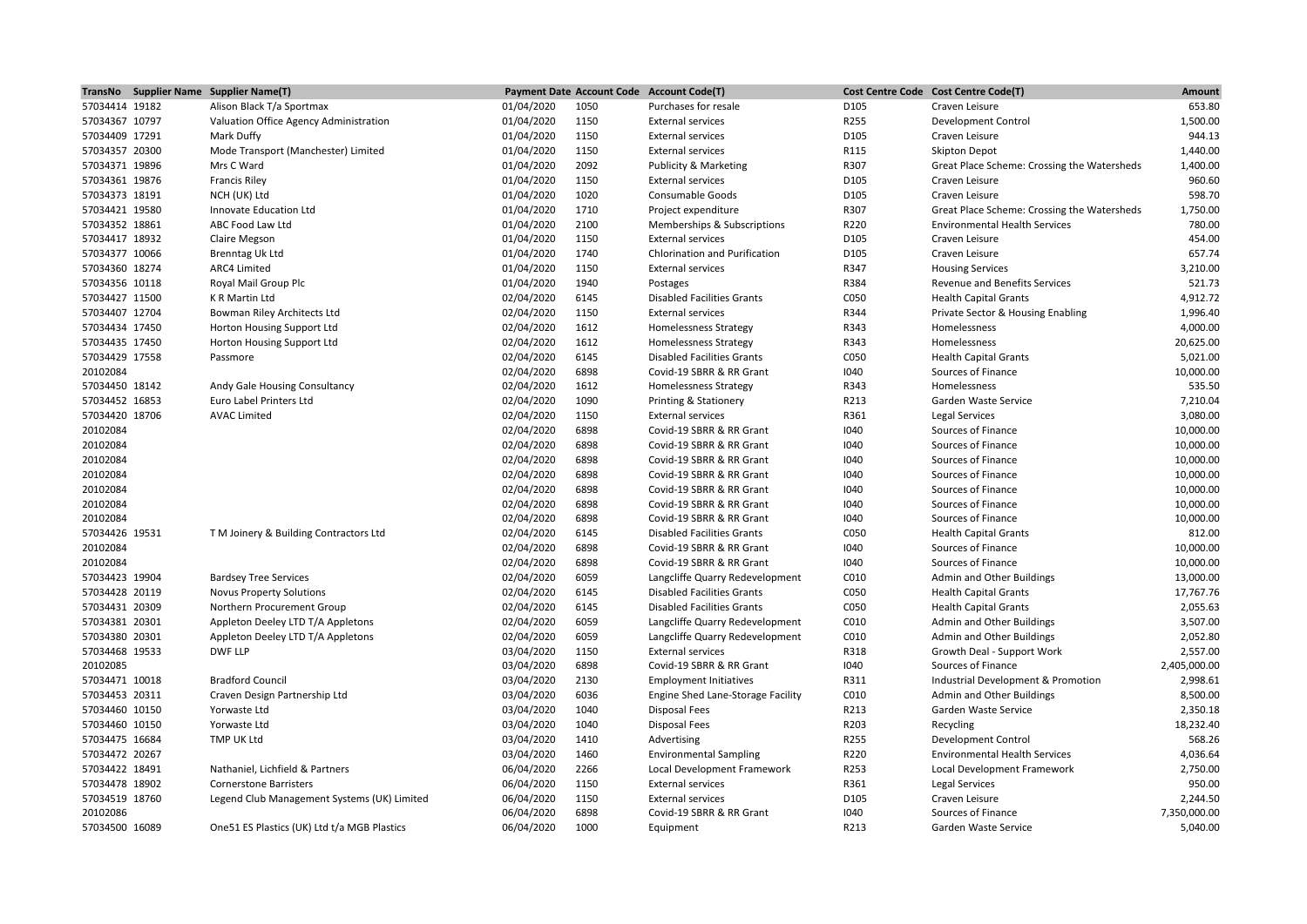| 57034487 19864<br>Vivid Ltd<br>06/04/2020<br>2092<br>R307<br>1,670.00<br>Publicity & Marketing<br>Great Place Scheme: Crossing the Watersheds<br>57034483 18013<br>Flowbird Smart City UK Limited<br>06/04/2020<br>1150<br>R132<br>8,115.18<br><b>External services</b><br>Car Park-High St, Skipton<br>********************<br>500.00<br>57034479 20022<br>06/04/2020<br>1460<br><b>Environmental Sampling</b><br>R220<br><b>Environmental Health Services</b><br>1,883.90<br>57034484 17254<br>LABC<br>06/04/2020<br>2100<br>Memberships & Subscriptions<br>R270<br>Head of Planning & Building Control<br>832.00<br>06/04/2020<br>1000<br>R201<br>57034490 10138<br><b>Terberg Matec Uk</b><br>Equipment<br>Refuse Collection-Commercial<br>06/04/2020<br>R203<br>9,158.40<br>57034469 10150<br>Yorwaste Ltd<br>1040<br><b>Disposal Fees</b><br>Recycling<br>06/04/2020<br>R203<br>980.29<br>57034470 10150<br>Yorwaste Ltd<br>1040<br><b>Disposal Fees</b><br>Recycling<br>5,040.00<br>57034499 16089<br>One 51 ES Plastics (UK) Ltd t/a MGB Plastics<br>06/04/2020<br>1000<br>R200<br>Equipment<br><b>Refuse Collection-Domestic</b><br>20102091<br>07/04/2020<br>6898<br>1040<br>Sources of Finance<br>25,000.00<br>Covid-19 SBRR & RR Grant<br>20102091<br>07/04/2020<br>6898<br>1040<br>Sources of Finance<br>25,000.00<br>Covid-19 SBRR & RR Grant<br>07/04/2020<br>6898<br>20102091<br>Covid-19 SBRR & RR Grant<br>1040<br>Sources of Finance<br>1,680,000.00<br>57034531 12244<br>Institute of Cemetery and Crematorium Management (ICCM)<br>07/04/2020<br>2100<br>R190<br>455.00<br>Memberships & Subscriptions<br><b>Bereavement Services</b><br>08/04/2020<br>2030<br>57034559 18458<br>Ilkley & Wharfedale Medical Practice<br><b>General Fees</b><br>R190<br><b>Bereavement Services</b><br>1,131.67<br>08/04/2020<br>1000<br>635.72<br>57034401 10359<br>VIP - System Ltd<br>Equipment<br>R227<br>Licencing<br>999.00<br>57034558 18674<br>08/04/2020<br>2030<br>R190<br>Dr Gordon Wallace<br><b>General Fees</b><br><b>Bereavement Services</b><br>08/04/2020<br>1975<br>R384<br>29,095.10<br>57034491 15012<br>Northgate Public Services (UK) Ltd<br><b>Direct Computer Charges</b><br><b>Revenue and Benefits Services</b><br>08/04/2020<br>1810<br>R400<br>15,885.00<br>57034494 15104<br>NYnet Ltd<br>Network<br><b>Information Technology Services</b><br>2080<br>1,705.00<br>57034570 20316<br>Settle Orchestral Society<br>08/04/2020<br><b>Grants &amp; Donations</b><br>R355<br>Communication & Engagement<br>57034529 17411<br>Midland Software Ltd<br>08/04/2020<br>1975<br>R400<br><b>Information Technology Services</b><br>1,675.00<br><b>Direct Computer Charges</b><br>57034526 17411<br>Midland Software Ltd<br>08/04/2020<br>1975<br>R400<br><b>Information Technology Services</b><br>3,614.00<br><b>Direct Computer Charges</b><br>08/04/2020<br>1975<br>R400<br>4,578.00<br>57034527 17411<br>Midland Software Ltd<br><b>Direct Computer Charges</b><br><b>Information Technology Services</b><br>57034528 17411<br>Midland Software Ltd<br>08/04/2020<br>1975<br><b>Direct Computer Charges</b><br>R400<br><b>Information Technology Services</b><br>2,500.00<br>08/04/2020<br>1150<br>R370<br>14,025.00<br>57034557 17983<br>Guardian Health & Safety<br><b>External services</b><br>Human Resources and Training<br>08/04/2020<br>5310<br>R255<br>7,854.00<br>57034543 19592<br><b>WBW Surveyors</b><br>Fees & Charges<br><b>Development Control</b><br>08/04/2020<br>1150<br>R253<br>810.00<br>57034534 18992<br>David Sykes Planning<br><b>External services</b><br>Local Development Framework<br>20102092<br>08/04/2020<br>6898<br>1040<br>Covid-19 SBRR & RR Grant<br>Sources of Finance<br>1,230,000.00<br>57034562 10251<br>09/04/2020<br>1150<br>R311<br>Industrial Development & Promotion<br>1,190.00<br>Borough Of Pendle<br><b>External services</b><br>57034565 10251<br>Borough Of Pendle<br>09/04/2020<br>6148<br>C040<br>1,415.00<br>Growth Deal - Improving Connectivity<br><b>ECD Capital Grants</b><br>1,800.00<br>57034561 10251<br>Borough Of Pendle<br>09/04/2020<br>6148<br>Growth Deal - Improving Connectivity<br>C040<br><b>ECD Capital Grants</b><br>3,528.63<br>57034560 20267<br>United Utilities Water Ltd<br>09/04/2020<br>1460<br><b>Environmental Sampling</b><br>R220<br><b>Environmental Health Services</b><br>20102093<br>09/04/2020<br>6898<br>1040<br>Sources of Finance<br>10,000.00<br>Covid-19 SBRR & RR Grant<br>6898<br>20102093<br>09/04/2020<br>Covid-19 SBRR & RR Grant<br>1040<br>Sources of Finance<br>405,000.00<br>57034629 10682<br>14/04/2020<br>2100<br>R350<br>5,760.14<br><b>Local Government Association</b><br>Memberships & Subscriptions<br>CLT-Corporate Leadership Team<br>20102094<br>14/04/2020<br>6898<br>1040<br>10,000.00<br>Covid-19 SBRR & RR Grant<br>Sources of Finance<br>20102094<br>14/04/2020<br>6898<br>10,000.00<br>Covid-19 SBRR & RR Grant<br>1040<br>Sources of Finance<br>57034589 18288<br>1,040.00<br>14/04/2020<br>1150<br><b>External services</b><br>D105<br>Craven Leisure<br>Legend Leisure Services<br>6898<br>10,000.00<br>20102094<br>14/04/2020<br>Covid-19 SBRR & RR Grant<br>1040<br>Sources of Finance<br>420.08<br>57034592 10010<br>14/04/2020<br>1050<br>D105<br><b>ASA Awards</b><br>Purchases for resale<br>Craven Leisure<br>14/04/2020<br>1370<br>R254<br>1,415.70<br>57034580 10098<br>North Yorkshire County Council<br>YDNP & NYCC Land Charges<br><b>Local Land Charges</b><br>14/04/2020<br>5,965.00<br>57034585 18598<br>Spain Building & Maintenance Ltd<br>6145<br><b>Disabled Facilities Grants</b><br>C050<br><b>Health Capital Grants</b><br>483.00<br>57034625 12704<br>Bowman Riley Architects Ltd<br>14/04/2020<br>1150<br>R344<br>Private Sector & Housing Enabling<br><b>External services</b><br>14/04/2020<br>1150<br>R344<br>5,335.37<br>57034586 12704<br>Bowman Riley Architects Ltd<br><b>External services</b><br>Private Sector & Housing Enabling<br>20102094<br>14/04/2020<br>6898<br>1040<br>Sources of Finance<br>1,510,000.00<br>Covid-19 SBRR & RR Grant<br>20102095<br>Sources of Finance<br>10,000.00<br>15/04/2020<br>6898<br>Covid-19 SBRR & RR Grant<br>1040<br>20102095<br>6898<br>420,000.00<br>15/04/2020<br>Covid-19 SBRR & RR Grant<br>1040<br>Sources of Finance<br>57034590 20080<br>15/04/2020<br>1075<br>R212<br>706.21<br>Engineering + Foundry Supplies (Colne) Ltd<br><b>Protective Clothing</b><br>Assets & Commercial Services (S/Unit)<br>57034647 20228<br>15/04/2020<br>1150<br>R342<br>492.96<br><b>Vistech Services</b><br><b>External services</b><br><b>Aireview House</b><br>542.78<br>57034581 10121<br>G4S Cash Services (UK) Ltd<br>15/04/2020<br>1150<br><b>External services</b><br>R132<br>Car Park-High St, Skipton<br>57034633 10121<br>15/04/2020<br>1150<br>R132<br>1,662.23<br>G4S Cash Services (UK) Ltd<br><b>External services</b><br>Car Park-High St, Skipton<br>57034630 20206 |  | TransNo Supplier Name Supplier Name(T)          |            |      | Payment Date Account Code Account Code(T) |      | Cost Centre Code Cost Centre Code(T) | Amount   |
|----------------------------------------------------------------------------------------------------------------------------------------------------------------------------------------------------------------------------------------------------------------------------------------------------------------------------------------------------------------------------------------------------------------------------------------------------------------------------------------------------------------------------------------------------------------------------------------------------------------------------------------------------------------------------------------------------------------------------------------------------------------------------------------------------------------------------------------------------------------------------------------------------------------------------------------------------------------------------------------------------------------------------------------------------------------------------------------------------------------------------------------------------------------------------------------------------------------------------------------------------------------------------------------------------------------------------------------------------------------------------------------------------------------------------------------------------------------------------------------------------------------------------------------------------------------------------------------------------------------------------------------------------------------------------------------------------------------------------------------------------------------------------------------------------------------------------------------------------------------------------------------------------------------------------------------------------------------------------------------------------------------------------------------------------------------------------------------------------------------------------------------------------------------------------------------------------------------------------------------------------------------------------------------------------------------------------------------------------------------------------------------------------------------------------------------------------------------------------------------------------------------------------------------------------------------------------------------------------------------------------------------------------------------------------------------------------------------------------------------------------------------------------------------------------------------------------------------------------------------------------------------------------------------------------------------------------------------------------------------------------------------------------------------------------------------------------------------------------------------------------------------------------------------------------------------------------------------------------------------------------------------------------------------------------------------------------------------------------------------------------------------------------------------------------------------------------------------------------------------------------------------------------------------------------------------------------------------------------------------------------------------------------------------------------------------------------------------------------------------------------------------------------------------------------------------------------------------------------------------------------------------------------------------------------------------------------------------------------------------------------------------------------------------------------------------------------------------------------------------------------------------------------------------------------------------------------------------------------------------------------------------------------------------------------------------------------------------------------------------------------------------------------------------------------------------------------------------------------------------------------------------------------------------------------------------------------------------------------------------------------------------------------------------------------------------------------------------------------------------------------------------------------------------------------------------------------------------------------------------------------------------------------------------------------------------------------------------------------------------------------------------------------------------------------------------------------------------------------------------------------------------------------------------------------------------------------------------------------------------------------------------------------------------------------------------------------------------------------------------------------------------------------------------------------------------------------------------------------------------------------------------------------------------------------------------------------------------------------------------------------------------------------------------------------------------------------------------------------------------------------------------------------------------------------------------------------------------------------------------------------------------------------------------------------------------------------------------------------------------------------------------------------------------------------------------------------------------------------------------------------------------------------------------------------------------------------------------------------------------------------------------------------------------------------------------------------------------------------------------------------------------------------------------------------------------------------------------------------------------------------------------------------------------------------------------------------------------------------------------------------------------------------------------------------------------------------------------------------------------------------------------------------------------------------------------------------------------------------------------------------------------------------------------------------------------------------------------------------------------------------------|--|-------------------------------------------------|------------|------|-------------------------------------------|------|--------------------------------------|----------|
|                                                                                                                                                                                                                                                                                                                                                                                                                                                                                                                                                                                                                                                                                                                                                                                                                                                                                                                                                                                                                                                                                                                                                                                                                                                                                                                                                                                                                                                                                                                                                                                                                                                                                                                                                                                                                                                                                                                                                                                                                                                                                                                                                                                                                                                                                                                                                                                                                                                                                                                                                                                                                                                                                                                                                                                                                                                                                                                                                                                                                                                                                                                                                                                                                                                                                                                                                                                                                                                                                                                                                                                                                                                                                                                                                                                                                                                                                                                                                                                                                                                                                                                                                                                                                                                                                                                                                                                                                                                                                                                                                                                                                                                                                                                                                                                                                                                                                                                                                                                                                                                                                                                                                                                                                                                                                                                                                                                                                                                                                                                                                                                                                                                                                                                                                                                                                                                                                                                                                                                                                                                                                                                                                                                                                                                                                                                                                                                                                                                                                                                                                                                                                                                                                                                                                                                                                                                                                                                                                                                                          |  |                                                 |            |      |                                           |      |                                      |          |
|                                                                                                                                                                                                                                                                                                                                                                                                                                                                                                                                                                                                                                                                                                                                                                                                                                                                                                                                                                                                                                                                                                                                                                                                                                                                                                                                                                                                                                                                                                                                                                                                                                                                                                                                                                                                                                                                                                                                                                                                                                                                                                                                                                                                                                                                                                                                                                                                                                                                                                                                                                                                                                                                                                                                                                                                                                                                                                                                                                                                                                                                                                                                                                                                                                                                                                                                                                                                                                                                                                                                                                                                                                                                                                                                                                                                                                                                                                                                                                                                                                                                                                                                                                                                                                                                                                                                                                                                                                                                                                                                                                                                                                                                                                                                                                                                                                                                                                                                                                                                                                                                                                                                                                                                                                                                                                                                                                                                                                                                                                                                                                                                                                                                                                                                                                                                                                                                                                                                                                                                                                                                                                                                                                                                                                                                                                                                                                                                                                                                                                                                                                                                                                                                                                                                                                                                                                                                                                                                                                                                          |  |                                                 |            |      |                                           |      |                                      |          |
|                                                                                                                                                                                                                                                                                                                                                                                                                                                                                                                                                                                                                                                                                                                                                                                                                                                                                                                                                                                                                                                                                                                                                                                                                                                                                                                                                                                                                                                                                                                                                                                                                                                                                                                                                                                                                                                                                                                                                                                                                                                                                                                                                                                                                                                                                                                                                                                                                                                                                                                                                                                                                                                                                                                                                                                                                                                                                                                                                                                                                                                                                                                                                                                                                                                                                                                                                                                                                                                                                                                                                                                                                                                                                                                                                                                                                                                                                                                                                                                                                                                                                                                                                                                                                                                                                                                                                                                                                                                                                                                                                                                                                                                                                                                                                                                                                                                                                                                                                                                                                                                                                                                                                                                                                                                                                                                                                                                                                                                                                                                                                                                                                                                                                                                                                                                                                                                                                                                                                                                                                                                                                                                                                                                                                                                                                                                                                                                                                                                                                                                                                                                                                                                                                                                                                                                                                                                                                                                                                                                                          |  |                                                 |            |      |                                           |      |                                      |          |
|                                                                                                                                                                                                                                                                                                                                                                                                                                                                                                                                                                                                                                                                                                                                                                                                                                                                                                                                                                                                                                                                                                                                                                                                                                                                                                                                                                                                                                                                                                                                                                                                                                                                                                                                                                                                                                                                                                                                                                                                                                                                                                                                                                                                                                                                                                                                                                                                                                                                                                                                                                                                                                                                                                                                                                                                                                                                                                                                                                                                                                                                                                                                                                                                                                                                                                                                                                                                                                                                                                                                                                                                                                                                                                                                                                                                                                                                                                                                                                                                                                                                                                                                                                                                                                                                                                                                                                                                                                                                                                                                                                                                                                                                                                                                                                                                                                                                                                                                                                                                                                                                                                                                                                                                                                                                                                                                                                                                                                                                                                                                                                                                                                                                                                                                                                                                                                                                                                                                                                                                                                                                                                                                                                                                                                                                                                                                                                                                                                                                                                                                                                                                                                                                                                                                                                                                                                                                                                                                                                                                          |  |                                                 |            |      |                                           |      |                                      |          |
|                                                                                                                                                                                                                                                                                                                                                                                                                                                                                                                                                                                                                                                                                                                                                                                                                                                                                                                                                                                                                                                                                                                                                                                                                                                                                                                                                                                                                                                                                                                                                                                                                                                                                                                                                                                                                                                                                                                                                                                                                                                                                                                                                                                                                                                                                                                                                                                                                                                                                                                                                                                                                                                                                                                                                                                                                                                                                                                                                                                                                                                                                                                                                                                                                                                                                                                                                                                                                                                                                                                                                                                                                                                                                                                                                                                                                                                                                                                                                                                                                                                                                                                                                                                                                                                                                                                                                                                                                                                                                                                                                                                                                                                                                                                                                                                                                                                                                                                                                                                                                                                                                                                                                                                                                                                                                                                                                                                                                                                                                                                                                                                                                                                                                                                                                                                                                                                                                                                                                                                                                                                                                                                                                                                                                                                                                                                                                                                                                                                                                                                                                                                                                                                                                                                                                                                                                                                                                                                                                                                                          |  |                                                 |            |      |                                           |      |                                      |          |
|                                                                                                                                                                                                                                                                                                                                                                                                                                                                                                                                                                                                                                                                                                                                                                                                                                                                                                                                                                                                                                                                                                                                                                                                                                                                                                                                                                                                                                                                                                                                                                                                                                                                                                                                                                                                                                                                                                                                                                                                                                                                                                                                                                                                                                                                                                                                                                                                                                                                                                                                                                                                                                                                                                                                                                                                                                                                                                                                                                                                                                                                                                                                                                                                                                                                                                                                                                                                                                                                                                                                                                                                                                                                                                                                                                                                                                                                                                                                                                                                                                                                                                                                                                                                                                                                                                                                                                                                                                                                                                                                                                                                                                                                                                                                                                                                                                                                                                                                                                                                                                                                                                                                                                                                                                                                                                                                                                                                                                                                                                                                                                                                                                                                                                                                                                                                                                                                                                                                                                                                                                                                                                                                                                                                                                                                                                                                                                                                                                                                                                                                                                                                                                                                                                                                                                                                                                                                                                                                                                                                          |  |                                                 |            |      |                                           |      |                                      |          |
|                                                                                                                                                                                                                                                                                                                                                                                                                                                                                                                                                                                                                                                                                                                                                                                                                                                                                                                                                                                                                                                                                                                                                                                                                                                                                                                                                                                                                                                                                                                                                                                                                                                                                                                                                                                                                                                                                                                                                                                                                                                                                                                                                                                                                                                                                                                                                                                                                                                                                                                                                                                                                                                                                                                                                                                                                                                                                                                                                                                                                                                                                                                                                                                                                                                                                                                                                                                                                                                                                                                                                                                                                                                                                                                                                                                                                                                                                                                                                                                                                                                                                                                                                                                                                                                                                                                                                                                                                                                                                                                                                                                                                                                                                                                                                                                                                                                                                                                                                                                                                                                                                                                                                                                                                                                                                                                                                                                                                                                                                                                                                                                                                                                                                                                                                                                                                                                                                                                                                                                                                                                                                                                                                                                                                                                                                                                                                                                                                                                                                                                                                                                                                                                                                                                                                                                                                                                                                                                                                                                                          |  |                                                 |            |      |                                           |      |                                      |          |
|                                                                                                                                                                                                                                                                                                                                                                                                                                                                                                                                                                                                                                                                                                                                                                                                                                                                                                                                                                                                                                                                                                                                                                                                                                                                                                                                                                                                                                                                                                                                                                                                                                                                                                                                                                                                                                                                                                                                                                                                                                                                                                                                                                                                                                                                                                                                                                                                                                                                                                                                                                                                                                                                                                                                                                                                                                                                                                                                                                                                                                                                                                                                                                                                                                                                                                                                                                                                                                                                                                                                                                                                                                                                                                                                                                                                                                                                                                                                                                                                                                                                                                                                                                                                                                                                                                                                                                                                                                                                                                                                                                                                                                                                                                                                                                                                                                                                                                                                                                                                                                                                                                                                                                                                                                                                                                                                                                                                                                                                                                                                                                                                                                                                                                                                                                                                                                                                                                                                                                                                                                                                                                                                                                                                                                                                                                                                                                                                                                                                                                                                                                                                                                                                                                                                                                                                                                                                                                                                                                                                          |  |                                                 |            |      |                                           |      |                                      |          |
|                                                                                                                                                                                                                                                                                                                                                                                                                                                                                                                                                                                                                                                                                                                                                                                                                                                                                                                                                                                                                                                                                                                                                                                                                                                                                                                                                                                                                                                                                                                                                                                                                                                                                                                                                                                                                                                                                                                                                                                                                                                                                                                                                                                                                                                                                                                                                                                                                                                                                                                                                                                                                                                                                                                                                                                                                                                                                                                                                                                                                                                                                                                                                                                                                                                                                                                                                                                                                                                                                                                                                                                                                                                                                                                                                                                                                                                                                                                                                                                                                                                                                                                                                                                                                                                                                                                                                                                                                                                                                                                                                                                                                                                                                                                                                                                                                                                                                                                                                                                                                                                                                                                                                                                                                                                                                                                                                                                                                                                                                                                                                                                                                                                                                                                                                                                                                                                                                                                                                                                                                                                                                                                                                                                                                                                                                                                                                                                                                                                                                                                                                                                                                                                                                                                                                                                                                                                                                                                                                                                                          |  |                                                 |            |      |                                           |      |                                      |          |
|                                                                                                                                                                                                                                                                                                                                                                                                                                                                                                                                                                                                                                                                                                                                                                                                                                                                                                                                                                                                                                                                                                                                                                                                                                                                                                                                                                                                                                                                                                                                                                                                                                                                                                                                                                                                                                                                                                                                                                                                                                                                                                                                                                                                                                                                                                                                                                                                                                                                                                                                                                                                                                                                                                                                                                                                                                                                                                                                                                                                                                                                                                                                                                                                                                                                                                                                                                                                                                                                                                                                                                                                                                                                                                                                                                                                                                                                                                                                                                                                                                                                                                                                                                                                                                                                                                                                                                                                                                                                                                                                                                                                                                                                                                                                                                                                                                                                                                                                                                                                                                                                                                                                                                                                                                                                                                                                                                                                                                                                                                                                                                                                                                                                                                                                                                                                                                                                                                                                                                                                                                                                                                                                                                                                                                                                                                                                                                                                                                                                                                                                                                                                                                                                                                                                                                                                                                                                                                                                                                                                          |  |                                                 |            |      |                                           |      |                                      |          |
|                                                                                                                                                                                                                                                                                                                                                                                                                                                                                                                                                                                                                                                                                                                                                                                                                                                                                                                                                                                                                                                                                                                                                                                                                                                                                                                                                                                                                                                                                                                                                                                                                                                                                                                                                                                                                                                                                                                                                                                                                                                                                                                                                                                                                                                                                                                                                                                                                                                                                                                                                                                                                                                                                                                                                                                                                                                                                                                                                                                                                                                                                                                                                                                                                                                                                                                                                                                                                                                                                                                                                                                                                                                                                                                                                                                                                                                                                                                                                                                                                                                                                                                                                                                                                                                                                                                                                                                                                                                                                                                                                                                                                                                                                                                                                                                                                                                                                                                                                                                                                                                                                                                                                                                                                                                                                                                                                                                                                                                                                                                                                                                                                                                                                                                                                                                                                                                                                                                                                                                                                                                                                                                                                                                                                                                                                                                                                                                                                                                                                                                                                                                                                                                                                                                                                                                                                                                                                                                                                                                                          |  |                                                 |            |      |                                           |      |                                      |          |
|                                                                                                                                                                                                                                                                                                                                                                                                                                                                                                                                                                                                                                                                                                                                                                                                                                                                                                                                                                                                                                                                                                                                                                                                                                                                                                                                                                                                                                                                                                                                                                                                                                                                                                                                                                                                                                                                                                                                                                                                                                                                                                                                                                                                                                                                                                                                                                                                                                                                                                                                                                                                                                                                                                                                                                                                                                                                                                                                                                                                                                                                                                                                                                                                                                                                                                                                                                                                                                                                                                                                                                                                                                                                                                                                                                                                                                                                                                                                                                                                                                                                                                                                                                                                                                                                                                                                                                                                                                                                                                                                                                                                                                                                                                                                                                                                                                                                                                                                                                                                                                                                                                                                                                                                                                                                                                                                                                                                                                                                                                                                                                                                                                                                                                                                                                                                                                                                                                                                                                                                                                                                                                                                                                                                                                                                                                                                                                                                                                                                                                                                                                                                                                                                                                                                                                                                                                                                                                                                                                                                          |  |                                                 |            |      |                                           |      |                                      |          |
|                                                                                                                                                                                                                                                                                                                                                                                                                                                                                                                                                                                                                                                                                                                                                                                                                                                                                                                                                                                                                                                                                                                                                                                                                                                                                                                                                                                                                                                                                                                                                                                                                                                                                                                                                                                                                                                                                                                                                                                                                                                                                                                                                                                                                                                                                                                                                                                                                                                                                                                                                                                                                                                                                                                                                                                                                                                                                                                                                                                                                                                                                                                                                                                                                                                                                                                                                                                                                                                                                                                                                                                                                                                                                                                                                                                                                                                                                                                                                                                                                                                                                                                                                                                                                                                                                                                                                                                                                                                                                                                                                                                                                                                                                                                                                                                                                                                                                                                                                                                                                                                                                                                                                                                                                                                                                                                                                                                                                                                                                                                                                                                                                                                                                                                                                                                                                                                                                                                                                                                                                                                                                                                                                                                                                                                                                                                                                                                                                                                                                                                                                                                                                                                                                                                                                                                                                                                                                                                                                                                                          |  |                                                 |            |      |                                           |      |                                      |          |
|                                                                                                                                                                                                                                                                                                                                                                                                                                                                                                                                                                                                                                                                                                                                                                                                                                                                                                                                                                                                                                                                                                                                                                                                                                                                                                                                                                                                                                                                                                                                                                                                                                                                                                                                                                                                                                                                                                                                                                                                                                                                                                                                                                                                                                                                                                                                                                                                                                                                                                                                                                                                                                                                                                                                                                                                                                                                                                                                                                                                                                                                                                                                                                                                                                                                                                                                                                                                                                                                                                                                                                                                                                                                                                                                                                                                                                                                                                                                                                                                                                                                                                                                                                                                                                                                                                                                                                                                                                                                                                                                                                                                                                                                                                                                                                                                                                                                                                                                                                                                                                                                                                                                                                                                                                                                                                                                                                                                                                                                                                                                                                                                                                                                                                                                                                                                                                                                                                                                                                                                                                                                                                                                                                                                                                                                                                                                                                                                                                                                                                                                                                                                                                                                                                                                                                                                                                                                                                                                                                                                          |  |                                                 |            |      |                                           |      |                                      |          |
|                                                                                                                                                                                                                                                                                                                                                                                                                                                                                                                                                                                                                                                                                                                                                                                                                                                                                                                                                                                                                                                                                                                                                                                                                                                                                                                                                                                                                                                                                                                                                                                                                                                                                                                                                                                                                                                                                                                                                                                                                                                                                                                                                                                                                                                                                                                                                                                                                                                                                                                                                                                                                                                                                                                                                                                                                                                                                                                                                                                                                                                                                                                                                                                                                                                                                                                                                                                                                                                                                                                                                                                                                                                                                                                                                                                                                                                                                                                                                                                                                                                                                                                                                                                                                                                                                                                                                                                                                                                                                                                                                                                                                                                                                                                                                                                                                                                                                                                                                                                                                                                                                                                                                                                                                                                                                                                                                                                                                                                                                                                                                                                                                                                                                                                                                                                                                                                                                                                                                                                                                                                                                                                                                                                                                                                                                                                                                                                                                                                                                                                                                                                                                                                                                                                                                                                                                                                                                                                                                                                                          |  |                                                 |            |      |                                           |      |                                      |          |
|                                                                                                                                                                                                                                                                                                                                                                                                                                                                                                                                                                                                                                                                                                                                                                                                                                                                                                                                                                                                                                                                                                                                                                                                                                                                                                                                                                                                                                                                                                                                                                                                                                                                                                                                                                                                                                                                                                                                                                                                                                                                                                                                                                                                                                                                                                                                                                                                                                                                                                                                                                                                                                                                                                                                                                                                                                                                                                                                                                                                                                                                                                                                                                                                                                                                                                                                                                                                                                                                                                                                                                                                                                                                                                                                                                                                                                                                                                                                                                                                                                                                                                                                                                                                                                                                                                                                                                                                                                                                                                                                                                                                                                                                                                                                                                                                                                                                                                                                                                                                                                                                                                                                                                                                                                                                                                                                                                                                                                                                                                                                                                                                                                                                                                                                                                                                                                                                                                                                                                                                                                                                                                                                                                                                                                                                                                                                                                                                                                                                                                                                                                                                                                                                                                                                                                                                                                                                                                                                                                                                          |  |                                                 |            |      |                                           |      |                                      |          |
|                                                                                                                                                                                                                                                                                                                                                                                                                                                                                                                                                                                                                                                                                                                                                                                                                                                                                                                                                                                                                                                                                                                                                                                                                                                                                                                                                                                                                                                                                                                                                                                                                                                                                                                                                                                                                                                                                                                                                                                                                                                                                                                                                                                                                                                                                                                                                                                                                                                                                                                                                                                                                                                                                                                                                                                                                                                                                                                                                                                                                                                                                                                                                                                                                                                                                                                                                                                                                                                                                                                                                                                                                                                                                                                                                                                                                                                                                                                                                                                                                                                                                                                                                                                                                                                                                                                                                                                                                                                                                                                                                                                                                                                                                                                                                                                                                                                                                                                                                                                                                                                                                                                                                                                                                                                                                                                                                                                                                                                                                                                                                                                                                                                                                                                                                                                                                                                                                                                                                                                                                                                                                                                                                                                                                                                                                                                                                                                                                                                                                                                                                                                                                                                                                                                                                                                                                                                                                                                                                                                                          |  |                                                 |            |      |                                           |      |                                      |          |
|                                                                                                                                                                                                                                                                                                                                                                                                                                                                                                                                                                                                                                                                                                                                                                                                                                                                                                                                                                                                                                                                                                                                                                                                                                                                                                                                                                                                                                                                                                                                                                                                                                                                                                                                                                                                                                                                                                                                                                                                                                                                                                                                                                                                                                                                                                                                                                                                                                                                                                                                                                                                                                                                                                                                                                                                                                                                                                                                                                                                                                                                                                                                                                                                                                                                                                                                                                                                                                                                                                                                                                                                                                                                                                                                                                                                                                                                                                                                                                                                                                                                                                                                                                                                                                                                                                                                                                                                                                                                                                                                                                                                                                                                                                                                                                                                                                                                                                                                                                                                                                                                                                                                                                                                                                                                                                                                                                                                                                                                                                                                                                                                                                                                                                                                                                                                                                                                                                                                                                                                                                                                                                                                                                                                                                                                                                                                                                                                                                                                                                                                                                                                                                                                                                                                                                                                                                                                                                                                                                                                          |  |                                                 |            |      |                                           |      |                                      |          |
|                                                                                                                                                                                                                                                                                                                                                                                                                                                                                                                                                                                                                                                                                                                                                                                                                                                                                                                                                                                                                                                                                                                                                                                                                                                                                                                                                                                                                                                                                                                                                                                                                                                                                                                                                                                                                                                                                                                                                                                                                                                                                                                                                                                                                                                                                                                                                                                                                                                                                                                                                                                                                                                                                                                                                                                                                                                                                                                                                                                                                                                                                                                                                                                                                                                                                                                                                                                                                                                                                                                                                                                                                                                                                                                                                                                                                                                                                                                                                                                                                                                                                                                                                                                                                                                                                                                                                                                                                                                                                                                                                                                                                                                                                                                                                                                                                                                                                                                                                                                                                                                                                                                                                                                                                                                                                                                                                                                                                                                                                                                                                                                                                                                                                                                                                                                                                                                                                                                                                                                                                                                                                                                                                                                                                                                                                                                                                                                                                                                                                                                                                                                                                                                                                                                                                                                                                                                                                                                                                                                                          |  |                                                 |            |      |                                           |      |                                      |          |
|                                                                                                                                                                                                                                                                                                                                                                                                                                                                                                                                                                                                                                                                                                                                                                                                                                                                                                                                                                                                                                                                                                                                                                                                                                                                                                                                                                                                                                                                                                                                                                                                                                                                                                                                                                                                                                                                                                                                                                                                                                                                                                                                                                                                                                                                                                                                                                                                                                                                                                                                                                                                                                                                                                                                                                                                                                                                                                                                                                                                                                                                                                                                                                                                                                                                                                                                                                                                                                                                                                                                                                                                                                                                                                                                                                                                                                                                                                                                                                                                                                                                                                                                                                                                                                                                                                                                                                                                                                                                                                                                                                                                                                                                                                                                                                                                                                                                                                                                                                                                                                                                                                                                                                                                                                                                                                                                                                                                                                                                                                                                                                                                                                                                                                                                                                                                                                                                                                                                                                                                                                                                                                                                                                                                                                                                                                                                                                                                                                                                                                                                                                                                                                                                                                                                                                                                                                                                                                                                                                                                          |  |                                                 |            |      |                                           |      |                                      |          |
|                                                                                                                                                                                                                                                                                                                                                                                                                                                                                                                                                                                                                                                                                                                                                                                                                                                                                                                                                                                                                                                                                                                                                                                                                                                                                                                                                                                                                                                                                                                                                                                                                                                                                                                                                                                                                                                                                                                                                                                                                                                                                                                                                                                                                                                                                                                                                                                                                                                                                                                                                                                                                                                                                                                                                                                                                                                                                                                                                                                                                                                                                                                                                                                                                                                                                                                                                                                                                                                                                                                                                                                                                                                                                                                                                                                                                                                                                                                                                                                                                                                                                                                                                                                                                                                                                                                                                                                                                                                                                                                                                                                                                                                                                                                                                                                                                                                                                                                                                                                                                                                                                                                                                                                                                                                                                                                                                                                                                                                                                                                                                                                                                                                                                                                                                                                                                                                                                                                                                                                                                                                                                                                                                                                                                                                                                                                                                                                                                                                                                                                                                                                                                                                                                                                                                                                                                                                                                                                                                                                                          |  |                                                 |            |      |                                           |      |                                      |          |
|                                                                                                                                                                                                                                                                                                                                                                                                                                                                                                                                                                                                                                                                                                                                                                                                                                                                                                                                                                                                                                                                                                                                                                                                                                                                                                                                                                                                                                                                                                                                                                                                                                                                                                                                                                                                                                                                                                                                                                                                                                                                                                                                                                                                                                                                                                                                                                                                                                                                                                                                                                                                                                                                                                                                                                                                                                                                                                                                                                                                                                                                                                                                                                                                                                                                                                                                                                                                                                                                                                                                                                                                                                                                                                                                                                                                                                                                                                                                                                                                                                                                                                                                                                                                                                                                                                                                                                                                                                                                                                                                                                                                                                                                                                                                                                                                                                                                                                                                                                                                                                                                                                                                                                                                                                                                                                                                                                                                                                                                                                                                                                                                                                                                                                                                                                                                                                                                                                                                                                                                                                                                                                                                                                                                                                                                                                                                                                                                                                                                                                                                                                                                                                                                                                                                                                                                                                                                                                                                                                                                          |  |                                                 |            |      |                                           |      |                                      |          |
|                                                                                                                                                                                                                                                                                                                                                                                                                                                                                                                                                                                                                                                                                                                                                                                                                                                                                                                                                                                                                                                                                                                                                                                                                                                                                                                                                                                                                                                                                                                                                                                                                                                                                                                                                                                                                                                                                                                                                                                                                                                                                                                                                                                                                                                                                                                                                                                                                                                                                                                                                                                                                                                                                                                                                                                                                                                                                                                                                                                                                                                                                                                                                                                                                                                                                                                                                                                                                                                                                                                                                                                                                                                                                                                                                                                                                                                                                                                                                                                                                                                                                                                                                                                                                                                                                                                                                                                                                                                                                                                                                                                                                                                                                                                                                                                                                                                                                                                                                                                                                                                                                                                                                                                                                                                                                                                                                                                                                                                                                                                                                                                                                                                                                                                                                                                                                                                                                                                                                                                                                                                                                                                                                                                                                                                                                                                                                                                                                                                                                                                                                                                                                                                                                                                                                                                                                                                                                                                                                                                                          |  |                                                 |            |      |                                           |      |                                      |          |
|                                                                                                                                                                                                                                                                                                                                                                                                                                                                                                                                                                                                                                                                                                                                                                                                                                                                                                                                                                                                                                                                                                                                                                                                                                                                                                                                                                                                                                                                                                                                                                                                                                                                                                                                                                                                                                                                                                                                                                                                                                                                                                                                                                                                                                                                                                                                                                                                                                                                                                                                                                                                                                                                                                                                                                                                                                                                                                                                                                                                                                                                                                                                                                                                                                                                                                                                                                                                                                                                                                                                                                                                                                                                                                                                                                                                                                                                                                                                                                                                                                                                                                                                                                                                                                                                                                                                                                                                                                                                                                                                                                                                                                                                                                                                                                                                                                                                                                                                                                                                                                                                                                                                                                                                                                                                                                                                                                                                                                                                                                                                                                                                                                                                                                                                                                                                                                                                                                                                                                                                                                                                                                                                                                                                                                                                                                                                                                                                                                                                                                                                                                                                                                                                                                                                                                                                                                                                                                                                                                                                          |  |                                                 |            |      |                                           |      |                                      |          |
|                                                                                                                                                                                                                                                                                                                                                                                                                                                                                                                                                                                                                                                                                                                                                                                                                                                                                                                                                                                                                                                                                                                                                                                                                                                                                                                                                                                                                                                                                                                                                                                                                                                                                                                                                                                                                                                                                                                                                                                                                                                                                                                                                                                                                                                                                                                                                                                                                                                                                                                                                                                                                                                                                                                                                                                                                                                                                                                                                                                                                                                                                                                                                                                                                                                                                                                                                                                                                                                                                                                                                                                                                                                                                                                                                                                                                                                                                                                                                                                                                                                                                                                                                                                                                                                                                                                                                                                                                                                                                                                                                                                                                                                                                                                                                                                                                                                                                                                                                                                                                                                                                                                                                                                                                                                                                                                                                                                                                                                                                                                                                                                                                                                                                                                                                                                                                                                                                                                                                                                                                                                                                                                                                                                                                                                                                                                                                                                                                                                                                                                                                                                                                                                                                                                                                                                                                                                                                                                                                                                                          |  |                                                 |            |      |                                           |      |                                      |          |
|                                                                                                                                                                                                                                                                                                                                                                                                                                                                                                                                                                                                                                                                                                                                                                                                                                                                                                                                                                                                                                                                                                                                                                                                                                                                                                                                                                                                                                                                                                                                                                                                                                                                                                                                                                                                                                                                                                                                                                                                                                                                                                                                                                                                                                                                                                                                                                                                                                                                                                                                                                                                                                                                                                                                                                                                                                                                                                                                                                                                                                                                                                                                                                                                                                                                                                                                                                                                                                                                                                                                                                                                                                                                                                                                                                                                                                                                                                                                                                                                                                                                                                                                                                                                                                                                                                                                                                                                                                                                                                                                                                                                                                                                                                                                                                                                                                                                                                                                                                                                                                                                                                                                                                                                                                                                                                                                                                                                                                                                                                                                                                                                                                                                                                                                                                                                                                                                                                                                                                                                                                                                                                                                                                                                                                                                                                                                                                                                                                                                                                                                                                                                                                                                                                                                                                                                                                                                                                                                                                                                          |  |                                                 |            |      |                                           |      |                                      |          |
|                                                                                                                                                                                                                                                                                                                                                                                                                                                                                                                                                                                                                                                                                                                                                                                                                                                                                                                                                                                                                                                                                                                                                                                                                                                                                                                                                                                                                                                                                                                                                                                                                                                                                                                                                                                                                                                                                                                                                                                                                                                                                                                                                                                                                                                                                                                                                                                                                                                                                                                                                                                                                                                                                                                                                                                                                                                                                                                                                                                                                                                                                                                                                                                                                                                                                                                                                                                                                                                                                                                                                                                                                                                                                                                                                                                                                                                                                                                                                                                                                                                                                                                                                                                                                                                                                                                                                                                                                                                                                                                                                                                                                                                                                                                                                                                                                                                                                                                                                                                                                                                                                                                                                                                                                                                                                                                                                                                                                                                                                                                                                                                                                                                                                                                                                                                                                                                                                                                                                                                                                                                                                                                                                                                                                                                                                                                                                                                                                                                                                                                                                                                                                                                                                                                                                                                                                                                                                                                                                                                                          |  |                                                 |            |      |                                           |      |                                      |          |
|                                                                                                                                                                                                                                                                                                                                                                                                                                                                                                                                                                                                                                                                                                                                                                                                                                                                                                                                                                                                                                                                                                                                                                                                                                                                                                                                                                                                                                                                                                                                                                                                                                                                                                                                                                                                                                                                                                                                                                                                                                                                                                                                                                                                                                                                                                                                                                                                                                                                                                                                                                                                                                                                                                                                                                                                                                                                                                                                                                                                                                                                                                                                                                                                                                                                                                                                                                                                                                                                                                                                                                                                                                                                                                                                                                                                                                                                                                                                                                                                                                                                                                                                                                                                                                                                                                                                                                                                                                                                                                                                                                                                                                                                                                                                                                                                                                                                                                                                                                                                                                                                                                                                                                                                                                                                                                                                                                                                                                                                                                                                                                                                                                                                                                                                                                                                                                                                                                                                                                                                                                                                                                                                                                                                                                                                                                                                                                                                                                                                                                                                                                                                                                                                                                                                                                                                                                                                                                                                                                                                          |  |                                                 |            |      |                                           |      |                                      |          |
|                                                                                                                                                                                                                                                                                                                                                                                                                                                                                                                                                                                                                                                                                                                                                                                                                                                                                                                                                                                                                                                                                                                                                                                                                                                                                                                                                                                                                                                                                                                                                                                                                                                                                                                                                                                                                                                                                                                                                                                                                                                                                                                                                                                                                                                                                                                                                                                                                                                                                                                                                                                                                                                                                                                                                                                                                                                                                                                                                                                                                                                                                                                                                                                                                                                                                                                                                                                                                                                                                                                                                                                                                                                                                                                                                                                                                                                                                                                                                                                                                                                                                                                                                                                                                                                                                                                                                                                                                                                                                                                                                                                                                                                                                                                                                                                                                                                                                                                                                                                                                                                                                                                                                                                                                                                                                                                                                                                                                                                                                                                                                                                                                                                                                                                                                                                                                                                                                                                                                                                                                                                                                                                                                                                                                                                                                                                                                                                                                                                                                                                                                                                                                                                                                                                                                                                                                                                                                                                                                                                                          |  |                                                 |            |      |                                           |      |                                      |          |
|                                                                                                                                                                                                                                                                                                                                                                                                                                                                                                                                                                                                                                                                                                                                                                                                                                                                                                                                                                                                                                                                                                                                                                                                                                                                                                                                                                                                                                                                                                                                                                                                                                                                                                                                                                                                                                                                                                                                                                                                                                                                                                                                                                                                                                                                                                                                                                                                                                                                                                                                                                                                                                                                                                                                                                                                                                                                                                                                                                                                                                                                                                                                                                                                                                                                                                                                                                                                                                                                                                                                                                                                                                                                                                                                                                                                                                                                                                                                                                                                                                                                                                                                                                                                                                                                                                                                                                                                                                                                                                                                                                                                                                                                                                                                                                                                                                                                                                                                                                                                                                                                                                                                                                                                                                                                                                                                                                                                                                                                                                                                                                                                                                                                                                                                                                                                                                                                                                                                                                                                                                                                                                                                                                                                                                                                                                                                                                                                                                                                                                                                                                                                                                                                                                                                                                                                                                                                                                                                                                                                          |  |                                                 |            |      |                                           |      |                                      |          |
|                                                                                                                                                                                                                                                                                                                                                                                                                                                                                                                                                                                                                                                                                                                                                                                                                                                                                                                                                                                                                                                                                                                                                                                                                                                                                                                                                                                                                                                                                                                                                                                                                                                                                                                                                                                                                                                                                                                                                                                                                                                                                                                                                                                                                                                                                                                                                                                                                                                                                                                                                                                                                                                                                                                                                                                                                                                                                                                                                                                                                                                                                                                                                                                                                                                                                                                                                                                                                                                                                                                                                                                                                                                                                                                                                                                                                                                                                                                                                                                                                                                                                                                                                                                                                                                                                                                                                                                                                                                                                                                                                                                                                                                                                                                                                                                                                                                                                                                                                                                                                                                                                                                                                                                                                                                                                                                                                                                                                                                                                                                                                                                                                                                                                                                                                                                                                                                                                                                                                                                                                                                                                                                                                                                                                                                                                                                                                                                                                                                                                                                                                                                                                                                                                                                                                                                                                                                                                                                                                                                                          |  |                                                 |            |      |                                           |      |                                      |          |
|                                                                                                                                                                                                                                                                                                                                                                                                                                                                                                                                                                                                                                                                                                                                                                                                                                                                                                                                                                                                                                                                                                                                                                                                                                                                                                                                                                                                                                                                                                                                                                                                                                                                                                                                                                                                                                                                                                                                                                                                                                                                                                                                                                                                                                                                                                                                                                                                                                                                                                                                                                                                                                                                                                                                                                                                                                                                                                                                                                                                                                                                                                                                                                                                                                                                                                                                                                                                                                                                                                                                                                                                                                                                                                                                                                                                                                                                                                                                                                                                                                                                                                                                                                                                                                                                                                                                                                                                                                                                                                                                                                                                                                                                                                                                                                                                                                                                                                                                                                                                                                                                                                                                                                                                                                                                                                                                                                                                                                                                                                                                                                                                                                                                                                                                                                                                                                                                                                                                                                                                                                                                                                                                                                                                                                                                                                                                                                                                                                                                                                                                                                                                                                                                                                                                                                                                                                                                                                                                                                                                          |  |                                                 |            |      |                                           |      |                                      |          |
|                                                                                                                                                                                                                                                                                                                                                                                                                                                                                                                                                                                                                                                                                                                                                                                                                                                                                                                                                                                                                                                                                                                                                                                                                                                                                                                                                                                                                                                                                                                                                                                                                                                                                                                                                                                                                                                                                                                                                                                                                                                                                                                                                                                                                                                                                                                                                                                                                                                                                                                                                                                                                                                                                                                                                                                                                                                                                                                                                                                                                                                                                                                                                                                                                                                                                                                                                                                                                                                                                                                                                                                                                                                                                                                                                                                                                                                                                                                                                                                                                                                                                                                                                                                                                                                                                                                                                                                                                                                                                                                                                                                                                                                                                                                                                                                                                                                                                                                                                                                                                                                                                                                                                                                                                                                                                                                                                                                                                                                                                                                                                                                                                                                                                                                                                                                                                                                                                                                                                                                                                                                                                                                                                                                                                                                                                                                                                                                                                                                                                                                                                                                                                                                                                                                                                                                                                                                                                                                                                                                                          |  |                                                 |            |      |                                           |      |                                      |          |
|                                                                                                                                                                                                                                                                                                                                                                                                                                                                                                                                                                                                                                                                                                                                                                                                                                                                                                                                                                                                                                                                                                                                                                                                                                                                                                                                                                                                                                                                                                                                                                                                                                                                                                                                                                                                                                                                                                                                                                                                                                                                                                                                                                                                                                                                                                                                                                                                                                                                                                                                                                                                                                                                                                                                                                                                                                                                                                                                                                                                                                                                                                                                                                                                                                                                                                                                                                                                                                                                                                                                                                                                                                                                                                                                                                                                                                                                                                                                                                                                                                                                                                                                                                                                                                                                                                                                                                                                                                                                                                                                                                                                                                                                                                                                                                                                                                                                                                                                                                                                                                                                                                                                                                                                                                                                                                                                                                                                                                                                                                                                                                                                                                                                                                                                                                                                                                                                                                                                                                                                                                                                                                                                                                                                                                                                                                                                                                                                                                                                                                                                                                                                                                                                                                                                                                                                                                                                                                                                                                                                          |  |                                                 |            |      |                                           |      |                                      |          |
|                                                                                                                                                                                                                                                                                                                                                                                                                                                                                                                                                                                                                                                                                                                                                                                                                                                                                                                                                                                                                                                                                                                                                                                                                                                                                                                                                                                                                                                                                                                                                                                                                                                                                                                                                                                                                                                                                                                                                                                                                                                                                                                                                                                                                                                                                                                                                                                                                                                                                                                                                                                                                                                                                                                                                                                                                                                                                                                                                                                                                                                                                                                                                                                                                                                                                                                                                                                                                                                                                                                                                                                                                                                                                                                                                                                                                                                                                                                                                                                                                                                                                                                                                                                                                                                                                                                                                                                                                                                                                                                                                                                                                                                                                                                                                                                                                                                                                                                                                                                                                                                                                                                                                                                                                                                                                                                                                                                                                                                                                                                                                                                                                                                                                                                                                                                                                                                                                                                                                                                                                                                                                                                                                                                                                                                                                                                                                                                                                                                                                                                                                                                                                                                                                                                                                                                                                                                                                                                                                                                                          |  |                                                 |            |      |                                           |      |                                      |          |
|                                                                                                                                                                                                                                                                                                                                                                                                                                                                                                                                                                                                                                                                                                                                                                                                                                                                                                                                                                                                                                                                                                                                                                                                                                                                                                                                                                                                                                                                                                                                                                                                                                                                                                                                                                                                                                                                                                                                                                                                                                                                                                                                                                                                                                                                                                                                                                                                                                                                                                                                                                                                                                                                                                                                                                                                                                                                                                                                                                                                                                                                                                                                                                                                                                                                                                                                                                                                                                                                                                                                                                                                                                                                                                                                                                                                                                                                                                                                                                                                                                                                                                                                                                                                                                                                                                                                                                                                                                                                                                                                                                                                                                                                                                                                                                                                                                                                                                                                                                                                                                                                                                                                                                                                                                                                                                                                                                                                                                                                                                                                                                                                                                                                                                                                                                                                                                                                                                                                                                                                                                                                                                                                                                                                                                                                                                                                                                                                                                                                                                                                                                                                                                                                                                                                                                                                                                                                                                                                                                                                          |  |                                                 |            |      |                                           |      |                                      |          |
|                                                                                                                                                                                                                                                                                                                                                                                                                                                                                                                                                                                                                                                                                                                                                                                                                                                                                                                                                                                                                                                                                                                                                                                                                                                                                                                                                                                                                                                                                                                                                                                                                                                                                                                                                                                                                                                                                                                                                                                                                                                                                                                                                                                                                                                                                                                                                                                                                                                                                                                                                                                                                                                                                                                                                                                                                                                                                                                                                                                                                                                                                                                                                                                                                                                                                                                                                                                                                                                                                                                                                                                                                                                                                                                                                                                                                                                                                                                                                                                                                                                                                                                                                                                                                                                                                                                                                                                                                                                                                                                                                                                                                                                                                                                                                                                                                                                                                                                                                                                                                                                                                                                                                                                                                                                                                                                                                                                                                                                                                                                                                                                                                                                                                                                                                                                                                                                                                                                                                                                                                                                                                                                                                                                                                                                                                                                                                                                                                                                                                                                                                                                                                                                                                                                                                                                                                                                                                                                                                                                                          |  |                                                 |            |      |                                           |      |                                      |          |
|                                                                                                                                                                                                                                                                                                                                                                                                                                                                                                                                                                                                                                                                                                                                                                                                                                                                                                                                                                                                                                                                                                                                                                                                                                                                                                                                                                                                                                                                                                                                                                                                                                                                                                                                                                                                                                                                                                                                                                                                                                                                                                                                                                                                                                                                                                                                                                                                                                                                                                                                                                                                                                                                                                                                                                                                                                                                                                                                                                                                                                                                                                                                                                                                                                                                                                                                                                                                                                                                                                                                                                                                                                                                                                                                                                                                                                                                                                                                                                                                                                                                                                                                                                                                                                                                                                                                                                                                                                                                                                                                                                                                                                                                                                                                                                                                                                                                                                                                                                                                                                                                                                                                                                                                                                                                                                                                                                                                                                                                                                                                                                                                                                                                                                                                                                                                                                                                                                                                                                                                                                                                                                                                                                                                                                                                                                                                                                                                                                                                                                                                                                                                                                                                                                                                                                                                                                                                                                                                                                                                          |  |                                                 |            |      |                                           |      |                                      |          |
|                                                                                                                                                                                                                                                                                                                                                                                                                                                                                                                                                                                                                                                                                                                                                                                                                                                                                                                                                                                                                                                                                                                                                                                                                                                                                                                                                                                                                                                                                                                                                                                                                                                                                                                                                                                                                                                                                                                                                                                                                                                                                                                                                                                                                                                                                                                                                                                                                                                                                                                                                                                                                                                                                                                                                                                                                                                                                                                                                                                                                                                                                                                                                                                                                                                                                                                                                                                                                                                                                                                                                                                                                                                                                                                                                                                                                                                                                                                                                                                                                                                                                                                                                                                                                                                                                                                                                                                                                                                                                                                                                                                                                                                                                                                                                                                                                                                                                                                                                                                                                                                                                                                                                                                                                                                                                                                                                                                                                                                                                                                                                                                                                                                                                                                                                                                                                                                                                                                                                                                                                                                                                                                                                                                                                                                                                                                                                                                                                                                                                                                                                                                                                                                                                                                                                                                                                                                                                                                                                                                                          |  |                                                 |            |      |                                           |      |                                      |          |
|                                                                                                                                                                                                                                                                                                                                                                                                                                                                                                                                                                                                                                                                                                                                                                                                                                                                                                                                                                                                                                                                                                                                                                                                                                                                                                                                                                                                                                                                                                                                                                                                                                                                                                                                                                                                                                                                                                                                                                                                                                                                                                                                                                                                                                                                                                                                                                                                                                                                                                                                                                                                                                                                                                                                                                                                                                                                                                                                                                                                                                                                                                                                                                                                                                                                                                                                                                                                                                                                                                                                                                                                                                                                                                                                                                                                                                                                                                                                                                                                                                                                                                                                                                                                                                                                                                                                                                                                                                                                                                                                                                                                                                                                                                                                                                                                                                                                                                                                                                                                                                                                                                                                                                                                                                                                                                                                                                                                                                                                                                                                                                                                                                                                                                                                                                                                                                                                                                                                                                                                                                                                                                                                                                                                                                                                                                                                                                                                                                                                                                                                                                                                                                                                                                                                                                                                                                                                                                                                                                                                          |  |                                                 |            |      |                                           |      |                                      |          |
|                                                                                                                                                                                                                                                                                                                                                                                                                                                                                                                                                                                                                                                                                                                                                                                                                                                                                                                                                                                                                                                                                                                                                                                                                                                                                                                                                                                                                                                                                                                                                                                                                                                                                                                                                                                                                                                                                                                                                                                                                                                                                                                                                                                                                                                                                                                                                                                                                                                                                                                                                                                                                                                                                                                                                                                                                                                                                                                                                                                                                                                                                                                                                                                                                                                                                                                                                                                                                                                                                                                                                                                                                                                                                                                                                                                                                                                                                                                                                                                                                                                                                                                                                                                                                                                                                                                                                                                                                                                                                                                                                                                                                                                                                                                                                                                                                                                                                                                                                                                                                                                                                                                                                                                                                                                                                                                                                                                                                                                                                                                                                                                                                                                                                                                                                                                                                                                                                                                                                                                                                                                                                                                                                                                                                                                                                                                                                                                                                                                                                                                                                                                                                                                                                                                                                                                                                                                                                                                                                                                                          |  |                                                 |            |      |                                           |      |                                      |          |
|                                                                                                                                                                                                                                                                                                                                                                                                                                                                                                                                                                                                                                                                                                                                                                                                                                                                                                                                                                                                                                                                                                                                                                                                                                                                                                                                                                                                                                                                                                                                                                                                                                                                                                                                                                                                                                                                                                                                                                                                                                                                                                                                                                                                                                                                                                                                                                                                                                                                                                                                                                                                                                                                                                                                                                                                                                                                                                                                                                                                                                                                                                                                                                                                                                                                                                                                                                                                                                                                                                                                                                                                                                                                                                                                                                                                                                                                                                                                                                                                                                                                                                                                                                                                                                                                                                                                                                                                                                                                                                                                                                                                                                                                                                                                                                                                                                                                                                                                                                                                                                                                                                                                                                                                                                                                                                                                                                                                                                                                                                                                                                                                                                                                                                                                                                                                                                                                                                                                                                                                                                                                                                                                                                                                                                                                                                                                                                                                                                                                                                                                                                                                                                                                                                                                                                                                                                                                                                                                                                                                          |  |                                                 |            |      |                                           |      |                                      |          |
|                                                                                                                                                                                                                                                                                                                                                                                                                                                                                                                                                                                                                                                                                                                                                                                                                                                                                                                                                                                                                                                                                                                                                                                                                                                                                                                                                                                                                                                                                                                                                                                                                                                                                                                                                                                                                                                                                                                                                                                                                                                                                                                                                                                                                                                                                                                                                                                                                                                                                                                                                                                                                                                                                                                                                                                                                                                                                                                                                                                                                                                                                                                                                                                                                                                                                                                                                                                                                                                                                                                                                                                                                                                                                                                                                                                                                                                                                                                                                                                                                                                                                                                                                                                                                                                                                                                                                                                                                                                                                                                                                                                                                                                                                                                                                                                                                                                                                                                                                                                                                                                                                                                                                                                                                                                                                                                                                                                                                                                                                                                                                                                                                                                                                                                                                                                                                                                                                                                                                                                                                                                                                                                                                                                                                                                                                                                                                                                                                                                                                                                                                                                                                                                                                                                                                                                                                                                                                                                                                                                                          |  |                                                 |            |      |                                           |      |                                      |          |
|                                                                                                                                                                                                                                                                                                                                                                                                                                                                                                                                                                                                                                                                                                                                                                                                                                                                                                                                                                                                                                                                                                                                                                                                                                                                                                                                                                                                                                                                                                                                                                                                                                                                                                                                                                                                                                                                                                                                                                                                                                                                                                                                                                                                                                                                                                                                                                                                                                                                                                                                                                                                                                                                                                                                                                                                                                                                                                                                                                                                                                                                                                                                                                                                                                                                                                                                                                                                                                                                                                                                                                                                                                                                                                                                                                                                                                                                                                                                                                                                                                                                                                                                                                                                                                                                                                                                                                                                                                                                                                                                                                                                                                                                                                                                                                                                                                                                                                                                                                                                                                                                                                                                                                                                                                                                                                                                                                                                                                                                                                                                                                                                                                                                                                                                                                                                                                                                                                                                                                                                                                                                                                                                                                                                                                                                                                                                                                                                                                                                                                                                                                                                                                                                                                                                                                                                                                                                                                                                                                                                          |  |                                                 |            |      |                                           |      |                                      |          |
|                                                                                                                                                                                                                                                                                                                                                                                                                                                                                                                                                                                                                                                                                                                                                                                                                                                                                                                                                                                                                                                                                                                                                                                                                                                                                                                                                                                                                                                                                                                                                                                                                                                                                                                                                                                                                                                                                                                                                                                                                                                                                                                                                                                                                                                                                                                                                                                                                                                                                                                                                                                                                                                                                                                                                                                                                                                                                                                                                                                                                                                                                                                                                                                                                                                                                                                                                                                                                                                                                                                                                                                                                                                                                                                                                                                                                                                                                                                                                                                                                                                                                                                                                                                                                                                                                                                                                                                                                                                                                                                                                                                                                                                                                                                                                                                                                                                                                                                                                                                                                                                                                                                                                                                                                                                                                                                                                                                                                                                                                                                                                                                                                                                                                                                                                                                                                                                                                                                                                                                                                                                                                                                                                                                                                                                                                                                                                                                                                                                                                                                                                                                                                                                                                                                                                                                                                                                                                                                                                                                                          |  |                                                 |            |      |                                           |      |                                      |          |
|                                                                                                                                                                                                                                                                                                                                                                                                                                                                                                                                                                                                                                                                                                                                                                                                                                                                                                                                                                                                                                                                                                                                                                                                                                                                                                                                                                                                                                                                                                                                                                                                                                                                                                                                                                                                                                                                                                                                                                                                                                                                                                                                                                                                                                                                                                                                                                                                                                                                                                                                                                                                                                                                                                                                                                                                                                                                                                                                                                                                                                                                                                                                                                                                                                                                                                                                                                                                                                                                                                                                                                                                                                                                                                                                                                                                                                                                                                                                                                                                                                                                                                                                                                                                                                                                                                                                                                                                                                                                                                                                                                                                                                                                                                                                                                                                                                                                                                                                                                                                                                                                                                                                                                                                                                                                                                                                                                                                                                                                                                                                                                                                                                                                                                                                                                                                                                                                                                                                                                                                                                                                                                                                                                                                                                                                                                                                                                                                                                                                                                                                                                                                                                                                                                                                                                                                                                                                                                                                                                                                          |  |                                                 |            |      |                                           |      |                                      |          |
|                                                                                                                                                                                                                                                                                                                                                                                                                                                                                                                                                                                                                                                                                                                                                                                                                                                                                                                                                                                                                                                                                                                                                                                                                                                                                                                                                                                                                                                                                                                                                                                                                                                                                                                                                                                                                                                                                                                                                                                                                                                                                                                                                                                                                                                                                                                                                                                                                                                                                                                                                                                                                                                                                                                                                                                                                                                                                                                                                                                                                                                                                                                                                                                                                                                                                                                                                                                                                                                                                                                                                                                                                                                                                                                                                                                                                                                                                                                                                                                                                                                                                                                                                                                                                                                                                                                                                                                                                                                                                                                                                                                                                                                                                                                                                                                                                                                                                                                                                                                                                                                                                                                                                                                                                                                                                                                                                                                                                                                                                                                                                                                                                                                                                                                                                                                                                                                                                                                                                                                                                                                                                                                                                                                                                                                                                                                                                                                                                                                                                                                                                                                                                                                                                                                                                                                                                                                                                                                                                                                                          |  |                                                 |            |      |                                           |      |                                      |          |
|                                                                                                                                                                                                                                                                                                                                                                                                                                                                                                                                                                                                                                                                                                                                                                                                                                                                                                                                                                                                                                                                                                                                                                                                                                                                                                                                                                                                                                                                                                                                                                                                                                                                                                                                                                                                                                                                                                                                                                                                                                                                                                                                                                                                                                                                                                                                                                                                                                                                                                                                                                                                                                                                                                                                                                                                                                                                                                                                                                                                                                                                                                                                                                                                                                                                                                                                                                                                                                                                                                                                                                                                                                                                                                                                                                                                                                                                                                                                                                                                                                                                                                                                                                                                                                                                                                                                                                                                                                                                                                                                                                                                                                                                                                                                                                                                                                                                                                                                                                                                                                                                                                                                                                                                                                                                                                                                                                                                                                                                                                                                                                                                                                                                                                                                                                                                                                                                                                                                                                                                                                                                                                                                                                                                                                                                                                                                                                                                                                                                                                                                                                                                                                                                                                                                                                                                                                                                                                                                                                                                          |  |                                                 |            |      |                                           |      |                                      |          |
|                                                                                                                                                                                                                                                                                                                                                                                                                                                                                                                                                                                                                                                                                                                                                                                                                                                                                                                                                                                                                                                                                                                                                                                                                                                                                                                                                                                                                                                                                                                                                                                                                                                                                                                                                                                                                                                                                                                                                                                                                                                                                                                                                                                                                                                                                                                                                                                                                                                                                                                                                                                                                                                                                                                                                                                                                                                                                                                                                                                                                                                                                                                                                                                                                                                                                                                                                                                                                                                                                                                                                                                                                                                                                                                                                                                                                                                                                                                                                                                                                                                                                                                                                                                                                                                                                                                                                                                                                                                                                                                                                                                                                                                                                                                                                                                                                                                                                                                                                                                                                                                                                                                                                                                                                                                                                                                                                                                                                                                                                                                                                                                                                                                                                                                                                                                                                                                                                                                                                                                                                                                                                                                                                                                                                                                                                                                                                                                                                                                                                                                                                                                                                                                                                                                                                                                                                                                                                                                                                                                                          |  |                                                 |            |      |                                           |      |                                      |          |
|                                                                                                                                                                                                                                                                                                                                                                                                                                                                                                                                                                                                                                                                                                                                                                                                                                                                                                                                                                                                                                                                                                                                                                                                                                                                                                                                                                                                                                                                                                                                                                                                                                                                                                                                                                                                                                                                                                                                                                                                                                                                                                                                                                                                                                                                                                                                                                                                                                                                                                                                                                                                                                                                                                                                                                                                                                                                                                                                                                                                                                                                                                                                                                                                                                                                                                                                                                                                                                                                                                                                                                                                                                                                                                                                                                                                                                                                                                                                                                                                                                                                                                                                                                                                                                                                                                                                                                                                                                                                                                                                                                                                                                                                                                                                                                                                                                                                                                                                                                                                                                                                                                                                                                                                                                                                                                                                                                                                                                                                                                                                                                                                                                                                                                                                                                                                                                                                                                                                                                                                                                                                                                                                                                                                                                                                                                                                                                                                                                                                                                                                                                                                                                                                                                                                                                                                                                                                                                                                                                                                          |  | Eastwoods & Partners (Consulting) Engineers Ltd | 15/04/2020 | 6026 | <b>Shared Ownership Properties</b>        | C010 | Admin and Other Buildings            | 2,097.88 |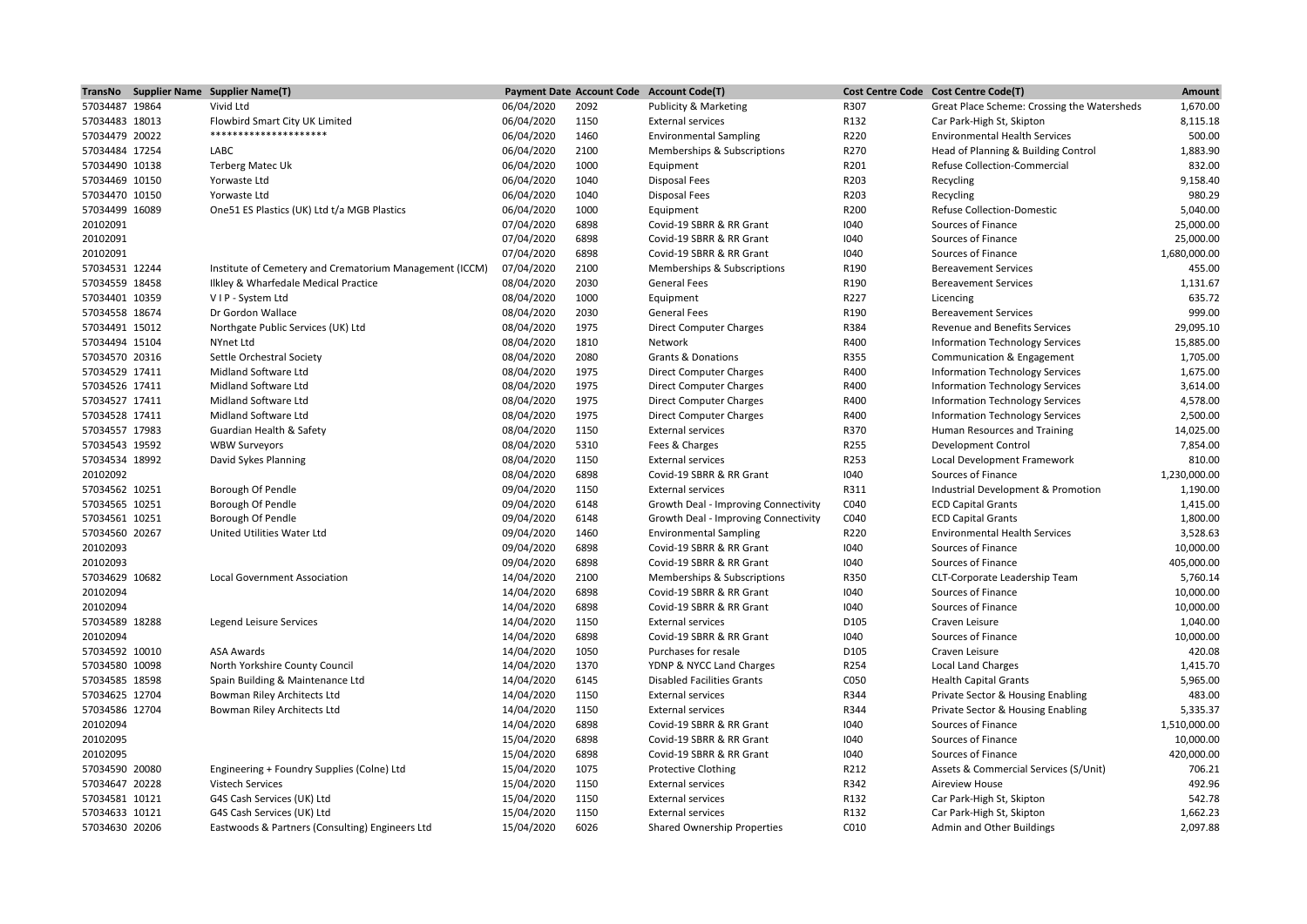|                                  | TransNo Supplier Name Supplier Name(T)                                   |                          |              | Payment Date Account Code Account Code(T)                     |              | Cost Centre Code Cost Centre Code(T)                                          | Amount     |
|----------------------------------|--------------------------------------------------------------------------|--------------------------|--------------|---------------------------------------------------------------|--------------|-------------------------------------------------------------------------------|------------|
| 57034635 15398                   | Mrs E K Walker                                                           | 15/04/2020               | 1150         | <b>External services</b>                                      | D105         | Craven Leisure                                                                | 1,236.95   |
| 57034639 18992                   | David Sykes Planning                                                     | 15/04/2020               | 1150         | <b>External services</b>                                      | R253         | Local Development Framework                                                   | 1,260.00   |
| 57034497 16827                   | Razorblue Ltd                                                            | 15/04/2020               | 1835         | Software & Licensing                                          | R400         | <b>Information Technology Services</b>                                        | 1,965.00   |
| 57034640 18992                   | David Sykes Planning                                                     | 15/04/2020               | 1150         | <b>External services</b>                                      | R253         | Local Development Framework                                                   | 810.00     |
| 57034657 17713                   | Oasis School of Human Relations                                          | 16/04/2020               | 1150         | <b>External services</b>                                      | R370         | Human Resources and Training                                                  | 2,798.12   |
| 20102096                         |                                                                          | 16/04/2020               | 6898         | Covid-19 SBRR & RR Grant                                      | 1040         | Sources of Finance                                                            | 405,000.00 |
| 20102096                         |                                                                          | 16/04/2020               | 6898         | Covid-19 SBRR & RR Grant                                      | 1040         | Sources of Finance                                                            | 10,000.00  |
| 57034638 12704                   | Bowman Riley Architects Ltd                                              | 16/04/2020               | 1150         | <b>External services</b>                                      | R344         | Private Sector & Housing Enabling                                             | 835.10     |
| 57034644 15246                   | Iken Business Ltd                                                        | 16/04/2020               | 1975         | <b>Direct Computer Charges</b>                                | R361         | <b>Legal Services</b>                                                         | 1,383.00   |
| 20102096                         |                                                                          | 16/04/2020               | 6898         | Covid-19 SBRR & RR Grant                                      | 1040         | Sources of Finance                                                            | 10,000.00  |
| 20102096                         |                                                                          | 16/04/2020               | 6898         | Covid-19 SBRR & RR Grant                                      | 1040         | Sources of Finance                                                            | 10,000.00  |
| 57034679 20080                   | Engineering + Foundry Supplies (Colne) Ltd                               | 17/04/2020               | 1075         | <b>Protective Clothing</b>                                    | R211         | Waste Management                                                              | 1,254.44   |
| 20102097                         |                                                                          | 17/04/2020               | 6898         | Covid-19 SBRR & RR Grant                                      | 1040         | Sources of Finance                                                            | 515,000.00 |
| 57034678 18902                   | <b>Cornerstone Barristers</b>                                            | 17/04/2020               | 1150         | <b>External services</b>                                      | R255         | <b>Development Control</b>                                                    | 1,600.00   |
| 57034677 18902                   | <b>Cornerstone Barristers</b>                                            | 17/04/2020               | 1150         | <b>External services</b>                                      | R253         | Local Development Framework                                                   | 3,000.00   |
| 57034676 10150                   | Yorwaste Ltd                                                             | 17/04/2020               | 1040         | <b>Disposal Fees</b>                                          | R203         | Recycling                                                                     | 3,760.86   |
| 57034648 17272                   | Nic Draper Design                                                        | 17/04/2020               | 2092         | Publicity & Marketing                                         | R307         | Great Place Scheme: Crossing the Watersheds                                   | 1,300.00   |
| 57034687 17256                   | <b>Puredata Solutions Limited</b>                                        | 17/04/2020               | 1825         | Hardware & Environment (Server Room)                          | R400         | <b>Information Technology Services</b>                                        | 483.00     |
| 20102097                         |                                                                          | 17/04/2020               | 6898         | Covid-19 SBRR & RR Grant                                      | 1040         | Sources of Finance                                                            | 25,000.00  |
| 57034671 19775                   | Incommunities Group Limited                                              | 17/04/2020               | 6026         | <b>Shared Ownership Properties</b>                            | C010         | Admin and Other Buildings                                                     | 10,208.87  |
| 57034674 19883                   | <b>ENGIE Regeneration Ltd</b>                                            | 17/04/2020               | 6145         | <b>Disabled Facilities Grants</b>                             | C050         | <b>Health Capital Grants</b>                                                  | 3,221.44   |
| 57034675 12704                   | Bowman Riley Architects Ltd                                              | 17/04/2020               | 1150         | <b>External services</b>                                      | R344         | Private Sector & Housing Enabling                                             | 810.60     |
| 20102097                         |                                                                          | 17/04/2020               | 6898         | Covid-19 SBRR & RR Grant                                      | 1040         | Sources of Finance                                                            | 10,000.00  |
| 57034672 19194                   | <b>LDN Architects LLP</b>                                                | 20/04/2020               | 6032         | Museum-Major Improvements                                     | C010         | Admin and Other Buildings                                                     | 7,500.00   |
| 57034365 10156                   | Newsquest (Yorkshire & North East) Ltd                                   | 20/04/2020               | 1330         | <b>Community Engagement</b>                                   | R355         | Communication & Engagement                                                    | 2,600.00   |
| 57034673 19194                   | <b>LDN Architects LLP</b>                                                | 20/04/2020               | 6032         | Museum-Major Improvements                                     | C010         | Admin and Other Buildings                                                     | 5,000.00   |
| 57034688 19821                   | <b>Blue Moose Ltd</b>                                                    | 20/04/2020               | 1710         | Project expenditure                                           | R323         | <b>Rural Steps Project</b>                                                    | 428.43     |
| 57034707 20228                   | <b>Vistech Services</b>                                                  | 20/04/2020               | 1150         | <b>External services</b>                                      | R342         | <b>Aireview House</b>                                                         | 455.04     |
| 57034700 10089                   | F G Marshall Ltd                                                         | 20/04/2020               | 1130         | Artwork Services (B of R)                                     | R190         | <b>Bereavement Services</b>                                                   | 686.76     |
| 57034696 12244                   | Institute of Cemetery and Crematorium Management (ICCM)                  | 20/04/2020               | 2770         | COVID-19 associated Costs                                     | R190         | <b>Bereavement Services</b>                                                   | 1,425.00   |
| 57034689 17874                   | <b>Ryedale District Council</b>                                          | 20/04/2020               | 1150         | <b>External services</b>                                      | R342         | <b>Aireview House</b>                                                         | 1,317.99   |
| 57034693 11500                   | K R Martin Ltd                                                           | 20/04/2020               | 6145         | <b>Disabled Facilities Grants</b>                             | C050         | <b>Health Capital Grants</b>                                                  | 2,616.00   |
| 57034706 19961                   | <b>Encore Envelopes</b>                                                  | 20/04/2020               | 1090         | Printing & Stationery                                         | R384         | Revenue and Benefits Services                                                 | 694.70     |
|                                  | Stannah Stairlifts Ltd                                                   | 20/04/2020               | 6145         |                                                               | C050         |                                                                               | 4,721.00   |
| 57034703 11485<br>20102098       |                                                                          | 20/04/2020               | 6898         | <b>Disabled Facilities Grants</b><br>Covid-19 SBRR & RR Grant | 1040         | <b>Health Capital Grants</b><br>Sources of Finance                            | 385,000.00 |
| 20102098                         |                                                                          | 20/04/2020               | 6898         | Covid-19 SBRR & RR Grant                                      | 1040         | Sources of Finance                                                            | 10,000.00  |
| 20102098                         |                                                                          |                          | 6898         | Covid-19 SBRR & RR Grant                                      |              | Sources of Finance                                                            | 10,000.00  |
| 57034708 10428                   | Skipton Self Drive Ltd                                                   | 20/04/2020<br>20/04/2020 | 1150         |                                                               | 1040<br>R211 |                                                                               | 883.50     |
| 57034714 19069                   |                                                                          | 21/04/2020               | 2266         | <b>External services</b>                                      | R253         | <b>Waste Management</b>                                                       | 466.67     |
|                                  | Aspinall Verdi                                                           |                          |              | Local Development Framework                                   |              | Local Development Framework                                                   | 810.00     |
| 57034715 18992                   | David Sykes Planning                                                     | 21/04/2020               | 1150         | <b>External services</b>                                      | R253         | Local Development Framework                                                   | 837.94     |
| 57034682 20080                   | Engineering + Foundry Supplies (Colne) Ltd                               | 21/04/2020               | 1075<br>1075 | <b>Protective Clothing</b>                                    | R212<br>R212 | Assets & Commercial Services (S/Unit)                                         | 820.87     |
| 57034681 20080<br>57034701 20267 | Engineering + Foundry Supplies (Colne) Ltd<br>United Utilities Water Ltd | 21/04/2020               | 1460         | <b>Protective Clothing</b>                                    | R220         | Assets & Commercial Services (S/Unit)<br><b>Environmental Health Services</b> | 2,620.73   |
|                                  |                                                                          | 21/04/2020               |              | <b>Environmental Sampling</b>                                 |              |                                                                               |            |
| 20102099                         |                                                                          | 21/04/2020               | 6898         | Covid-19 SBRR & RR Grant                                      | 1040         | Sources of Finance                                                            | 410,000.00 |
| 57034651 18027                   | <b>RS Asbestos</b>                                                       | 21/04/2020               | 6059         | Langcliffe Quarry Redevelopment                               | C010         | Admin and Other Buildings                                                     | 825.00     |
| 57034716 13568                   | Integra Associates Ltd                                                   | 21/04/2020               | 1150         | <b>External services</b>                                      | R381         | <b>Financial Services</b>                                                     | 481.50     |
| 57034650 18027                   | RS Asbestos                                                              | 21/04/2020               | 6036         | Engine Shed Lane-Storage Facility                             | C010         | Admin and Other Buildings                                                     | 595.00     |
| 57034718 19599                   | <b>Skipton Brass</b>                                                     | 21/04/2020               | 2080         | <b>Grants &amp; Donations</b>                                 | R355         | Communication & Engagement                                                    | 500.00     |
| 57034702 17411                   | Midland Software Ltd                                                     | 21/04/2020               | 6277         | Integrated Asset Management System                            | C070         | IT System Upgrades and Replacements                                           | 3,600.00   |
| 57034722 10070                   | <b>Howcrofts Funeral Services</b>                                        | 21/04/2020               | 1120         | Burials under National Assistance Act                         | R191         | Skipton Cemetery                                                              | 1,650.00   |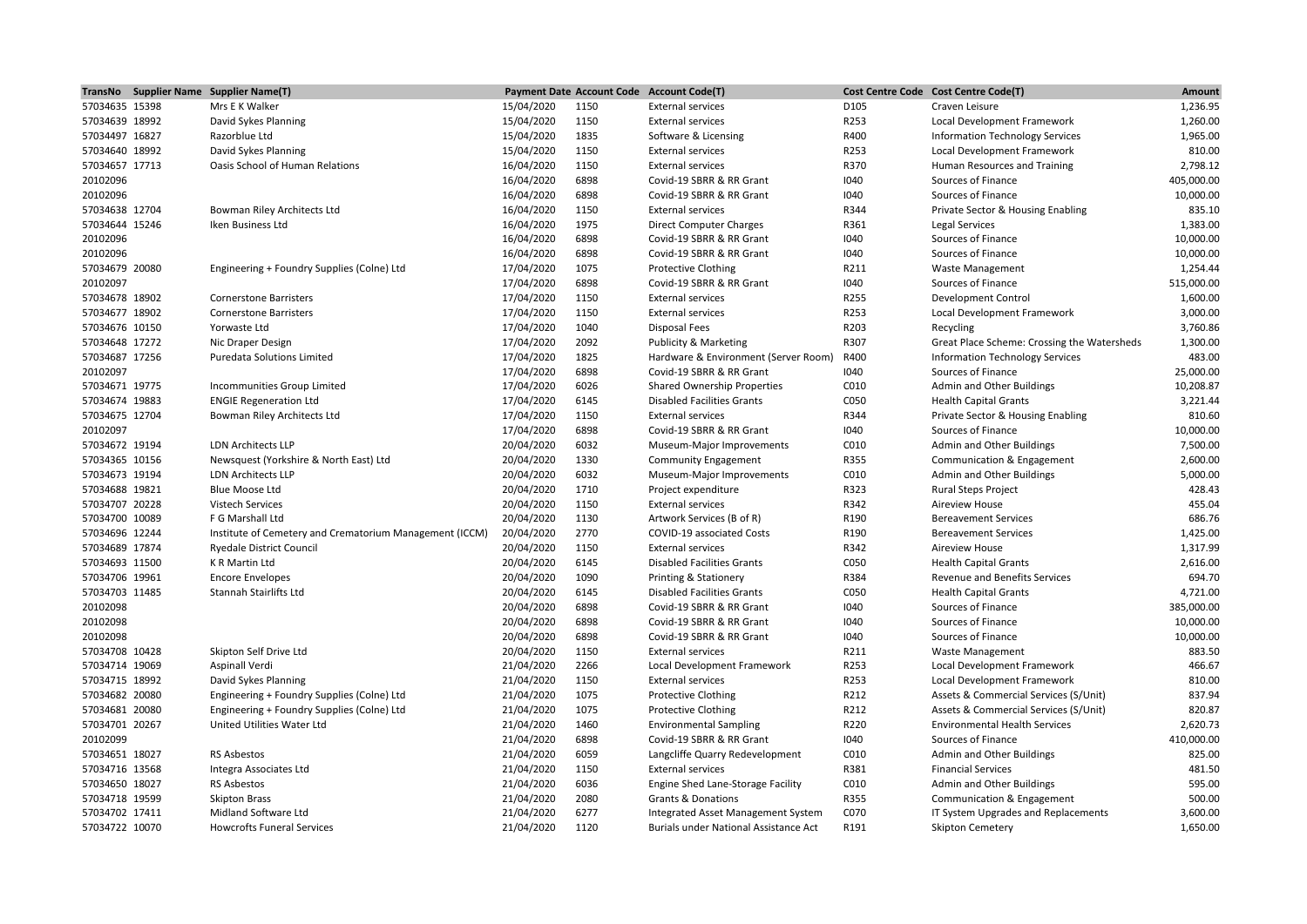|                                  | TransNo Supplier Name Supplier Name(T)     |            |              | Payment Date Account Code Account Code(T) |              | Cost Centre Code Cost Centre Code(T) | <b>Amount</b>          |
|----------------------------------|--------------------------------------------|------------|--------------|-------------------------------------------|--------------|--------------------------------------|------------------------|
| 57034705 10040                   | Craven Stationery Co                       | 21/04/2020 | 5460         | <b>Car Parking Permits</b>                | R132         | Car Park-High St, Skipton            | 558.33                 |
| 20102100                         |                                            | 23/04/2020 | 6898         | Covid-19 SBRR & RR Grant                  | 1040         | Sources of Finance                   | 460,000.00             |
| 57034797 20080                   | Engineering + Foundry Supplies (Colne) Ltd | 23/04/2020 | 2770         | COVID-19 associated Costs                 | R211         | <b>Waste Management</b>              | 474.84                 |
| 57034813 10427                   | City Of York Council                       | 24/04/2020 | 1612         | <b>Homelessness Strategy</b>              | R343         | Homelessness                         | 2,500.00               |
| 57034811 16684                   | TMP UK Ltd                                 | 24/04/2020 | 1410         | Advertising                               | R255         | <b>Development Control</b>           | 1,009.57               |
| 57034817 11901                   | Northern Housing Consortium Ltd            | 24/04/2020 | 2100         | Memberships & Subscriptions               | R344         | Private Sector & Housing Enabling    | 925.00                 |
| 20102101                         |                                            | 24/04/2020 | 6898         | Covid-19 SBRR & RR Grant                  | 1040         | Sources of Finance                   | 10,000.00              |
| 20102101                         |                                            | 24/04/2020 | 6898         | Covid-19 SBRR & RR Grant                  | 1040         | Sources of Finance                   | 470,000.00             |
| 57034812 19821                   | Blue Moose Ltd                             | 24/04/2020 | 1710         | Project expenditure                       | R323         | Rural Steps Project                  | 530.00                 |
| 20102103                         |                                            | 27/04/2020 | 6898         | Covid-19 SBRR & RR Grant                  | 1040         | Sources of Finance                   | 375,000.00             |
| 57034864 10197                   | Martons Both Parish Meeting                | 28/04/2020 | 6710         | Town and Parish Precepts                  | 1020         | Corporate Income and Expenditure     | 1,250.00               |
| 57034838 10229                   | <b>Burnsall Parish Meeting</b>             | 28/04/2020 | 6710         | Town and Parish Precepts                  | 1020         | Corporate Income and Expenditure     | 1,500.00               |
| 57034872 10204                   | <b>Threshfield Parish Council</b>          | 28/04/2020 | 6710         | Town and Parish Precepts                  | 1020         | Corporate Income and Expenditure     | 4,400.00               |
| 57034871 10203                   | Thornton In Craven Parish Council          | 28/04/2020 | 6710         | Town and Parish Precepts                  | 1020         | Corporate Income and Expenditure     | 7,040.92               |
| 57034870 10202                   | Sutton In Craven Parish Council            | 28/04/2020 | 6710         | Town and Parish Precepts                  | 1020         | Corporate Income and Expenditure     | 38,500.00              |
| 57034869 10201                   | <b>Stainforth Parish Council</b>           | 28/04/2020 | 6710         | Town and Parish Precepts                  | 1020         | Corporate Income and Expenditure     | 4,275.00               |
| 57034868 10200                   | <b>Skipton Town Council</b>                | 28/04/2020 | 6710         | Town and Parish Precepts                  | 1020         | Corporate Income and Expenditure     | 259,745.50             |
| 57034867 10199                   | Settle Town Council                        | 28/04/2020 | 6710         | Town and Parish Precepts                  | 1020         | Corporate Income and Expenditure     | 53,662.00              |
| 57034865 10198                   | Ribble Banks Parish Council                | 28/04/2020 | 6710         | Town and Parish Precepts                  | 1020         | Corporate Income and Expenditure     | 4,000.00               |
| 57034859 10192                   | Kildwick Parish Meeting                    | 28/04/2020 | 6710         | Town and Parish Precepts                  | 1020         | Corporate Income and Expenditure     | 702.12                 |
| 57034858 10191                   | Kettlewell With Starbotton Parish Council  | 28/04/2020 | 6710         | Town and Parish Precepts                  | 1020         | Corporate Income and Expenditure     | 3,015.00               |
| 57034857 10190                   | Ingleton Parish Council                    | 28/04/2020 | 6710         | Town and Parish Precepts                  | 1020         | Corporate Income and Expenditure     | 47,000.00              |
| 57034860 10193                   | Langcliffe Parish Council                  | 28/04/2020 | 6710         | Town and Parish Precepts                  | 1020         | Corporate Income and Expenditure     | 3,466.50               |
| 57034856 10189                   | Horton In Ribblesdale Parish Council       | 28/04/2020 | 6710         | Town and Parish Precepts                  | 1020         | Corporate Income and Expenditure     | 5,490.00               |
| 57034855 10188                   | Hellifield Parish Council                  | 28/04/2020 | 6710         | Town and Parish Precepts                  | 1020         | Corporate Income and Expenditure     | 18,000.00              |
| 57034854 10187                   | Halton East Parish Meeting                 | 28/04/2020 | 6710         | Town and Parish Precepts                  | 1020         | Corporate Income and Expenditure     | 487.50                 |
| 57034853 10186                   |                                            |            | 6710         |                                           | 1020         |                                      | 14,790.00              |
|                                  | Grassington Parish Council                 | 28/04/2020 |              | Town and Parish Precepts                  |              | Corporate Income and Expenditure     |                        |
| 57034852 10185<br>57034851 10184 | Glusburn Parish Council                    | 28/04/2020 | 6710<br>6710 | Town and Parish Precepts                  | 1020<br>1020 | Corporate Income and Expenditure     | 36,735.00<br>13,250.00 |
|                                  | Giggleswick Parish Council                 | 28/04/2020 |              | Town and Parish Precepts                  |              | Corporate Income and Expenditure     |                        |
| 57034850 10183                   | Gargrave Parish Council                    | 28/04/2020 | 6710         | Town and Parish Precepts                  | 1020         | Corporate Income and Expenditure     | 23,000.00              |
| 57034862 10194                   | Long Preston Parish Council                | 28/04/2020 | 6710         | Town and Parish Precepts                  | 1020         | Corporate Income and Expenditure     | 12,000.00              |
| 57034861 10195                   | Linton Parish Council                      | 28/04/2020 | 6710         | Town and Parish Precepts                  | 1020         | Corporate Income and Expenditure     | 2,750.00               |
| 57034849 10182                   | <b>Farnhill Parish Council</b>             | 28/04/2020 | 6710         | Town and Parish Precepts                  | 1020         | Corporate Income and Expenditure     | 6,198.75               |
| 57034848 10181                   | <b>Embsay With Eastby Parish Council</b>   | 28/04/2020 | 6710         | Town and Parish Precepts                  | 1020         | Corporate Income and Expenditure     | 13,123.00              |
| 57034863 10196                   | Lothersdale Parish Council                 | 28/04/2020 | 6710         | Town and Parish Precepts                  | 1020         | Corporate Income and Expenditure     | 8,589.46               |
| 57034846 10180                   | Draughton Parish Council                   | 28/04/2020 | 6710         | Town and Parish Precepts                  | 1020         | Corporate Income and Expenditure     | 3,375.50               |
| 57034845 10179                   | <b>Cowling Parish Council</b>              | 28/04/2020 | 6710         | Town and Parish Precepts                  | 1020         | Corporate Income and Expenditure     | 26,618.50              |
| 57034844 10178                   | <b>Cononley Parish Council</b>             | 28/04/2020 | 6710         | Town and Parish Precepts                  | 1020         | Corporate Income and Expenditure     | 10,800.00              |
| 57034837 10172                   | <b>Buckden Parish Council</b>              | 28/04/2020 | 6710         | Town and Parish Precepts                  | 1020         | Corporate Income and Expenditure     | 2,300.00               |
| 57034843 10177                   | Conistone With Kilnsey Parish Meeting      | 28/04/2020 | 6710         | Town and Parish Precepts                  | 1020         | Corporate Income and Expenditure     | 500.00                 |
| 57034841 10175                   | Clapham Cum Newby Parish Council           | 28/04/2020 | 6710         | Town and Parish Precepts                  | 1020         | Corporate Income and Expenditure     | 3,872.45               |
| 57034779 15012                   | Northgate Public Services (UK) Ltd         | 28/04/2020 | 1975         | <b>Direct Computer Charges</b>            | R384         | <b>Revenue and Benefits Services</b> | 475.00                 |
| 20102104                         |                                            | 28/04/2020 | 6898         | Covid-19 SBRR & RR Grant                  | 1040         | Sources of Finance                   | 255,000.00             |
| 57034840 10174                   | Carleton In Craven Parish Council          | 28/04/2020 | 6710         | Town and Parish Precepts                  | 1020         | Corporate Income and Expenditure     | 9,830.00               |
| 57034839 10173                   | Burton In Lonsdale Parish Council          | 28/04/2020 | 6710         | Town and Parish Precepts                  | 1020         | Corporate Income and Expenditure     | 8,750.00               |
| 57034836 10171                   | <b>Bradleys Both Parish Council</b>        | 28/04/2020 | 6710         | Town and Parish Precepts                  | 1020         | Corporate Income and Expenditure     | 10,958.06              |
| 57034835 10170                   | <b>Bentham Town Council</b>                | 28/04/2020 | 6710         | Town and Parish Precepts                  | 1020         | Corporate Income and Expenditure     | 52,815.00              |
| 57034834 10169                   | <b>Austwick Parish Council</b>             | 28/04/2020 | 6710         | Town and Parish Precepts                  | 1020         | Corporate Income and Expenditure     | 6,250.00               |
| 20102105                         |                                            | 29/04/2020 | 6898         | Covid-19 SBRR & RR Grant                  | 1040         | Sources of Finance                   | 385.000.00             |
| 57034798 18792                   | Miss C McDowell                            | 29/04/2020 | 1150         | <b>External services</b>                  | D105         | Craven Leisure                       | 475.00                 |